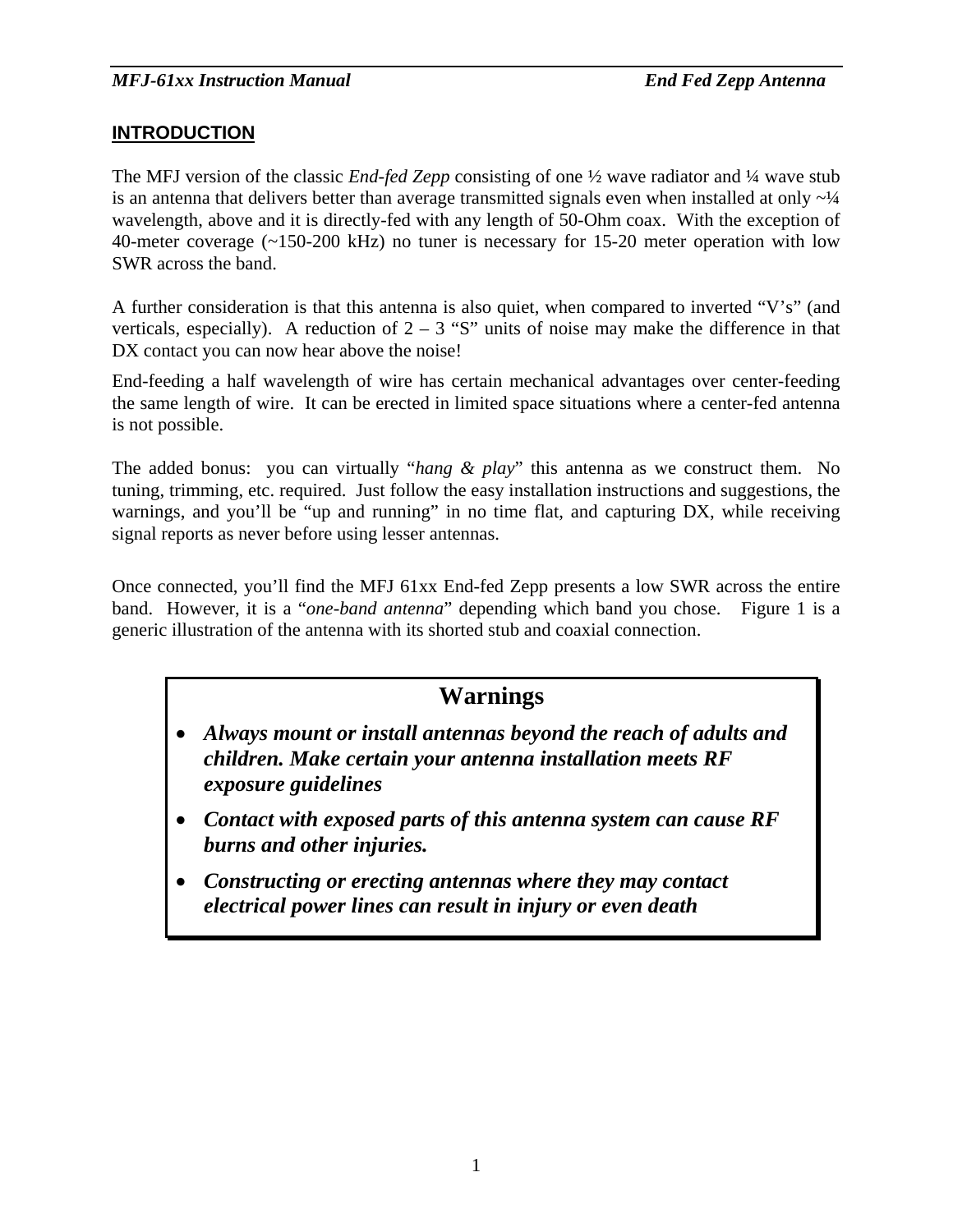*MFJ-61xx Instruction Manual End Fed Zepp Antenna* 

## **SYSTEM DESCRIPTION**



## **SYSTEM DESCRIPTION**

Dimension "L" represents a  $\frac{1}{2}$  wave, and "F" represents a  $\frac{1}{4}$  wave, which, in this case is a  $\frac{1}{4}$ wave stub, used for matching. The MFJ 61xx End-fed Zepp is a basic "*broadside*" radiator and is broadly bi-directional perpendicular to the run of the wire. A pair of these antennas at right angles (NE/SW; NW/SE for example) can provide world-wide coverage. And, when used with a suitable antenna switching system (Ameritron RCS-10), switching is convenient and fast, with only a single-line feed into the shack. Or, you can run both coaxial lines into the shack, and effect switching with a wall-mounted switching unit (MFJ-1700).

If height is a constraint, this antenna functions better than average at even a bit less than a  $\frac{1}{4}$ wavelength above ground/structure. However, it really performs best if "hung" at a  $\frac{1}{2}$  wave; up to ¾ wave. Higher than that provides diminishing return.

Especially important is keeping the symmetry of the antenna in reference to its ½ wave radiator. They must not sag more than a foot, with pulled-tight being the best configuration. The feedline/stub can be "bent" at the bottom, or pulled away at a slight angle, and some twisting is OK. Practically, it is best to let it hang straight down and tie it off with rope to avoid lashing about in windy conditions.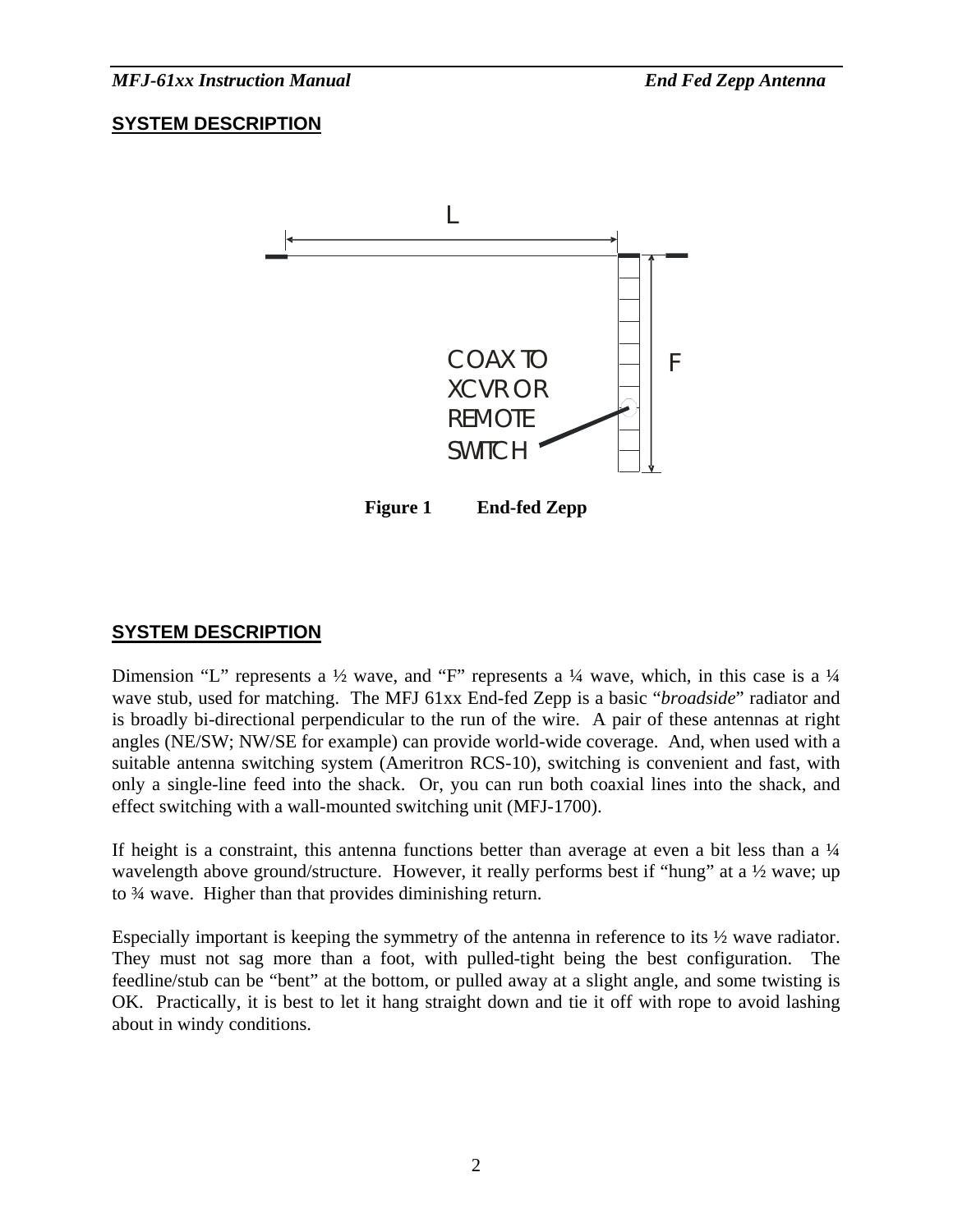#### *MFJ-61xx Instruction Manual End Fed Zepp Antenna*

## **ASSEMBLY AND INSTALLATION**

*Warning: Never Install an antenna where contact with electrical power lines is possible. Serious injury or Death may occur.* 

The MFJ 61xx End-fed Zepp ships assembled and ready to install. The lengths of the antenna wire and stub are quite critical and should not be changed. Use Nylon ropes to support the ends of the antenna from suitable structures or trees. If you are using trees for end supports, be sure to allow enough slack, or use some type of pulley and counterweight system to prevent the antenna or rope from breaking when trees sway. Suspend the antenna with at least a 50-pound working load nylon rope or equivalent strength weather-resistant non-metallic rope. Never use wire or wire core rope to support the ends of any antenna. Attach the rope to the end insulators through the empty holes. Try to keep the array ends at least five feet from metallic supports (towers, poles, etc.).

The MFJ 61xx End-fed Zepp requires two tie-off points spaced far enough to accomodate its width/length, and a height at least very close to 1/4 wavelength. When using two antennas, try to locate the antennas in an "L" or "T" configuration (at right angles) as illustrated in Figure 2.



(Looking Down From Above)

**Figure 2 Two Antennas @ Right Angles (Suggested Optimum)** 

This right angle configuration provides world-wide coverage in most instances. However, your individual site may include orientation(s) that only require you to follow the instructions for single antenna installation, such as locating each antenna array at disassociated points on the site. We hope you will benefit from their ease of installation, efficiency, and quality construction.